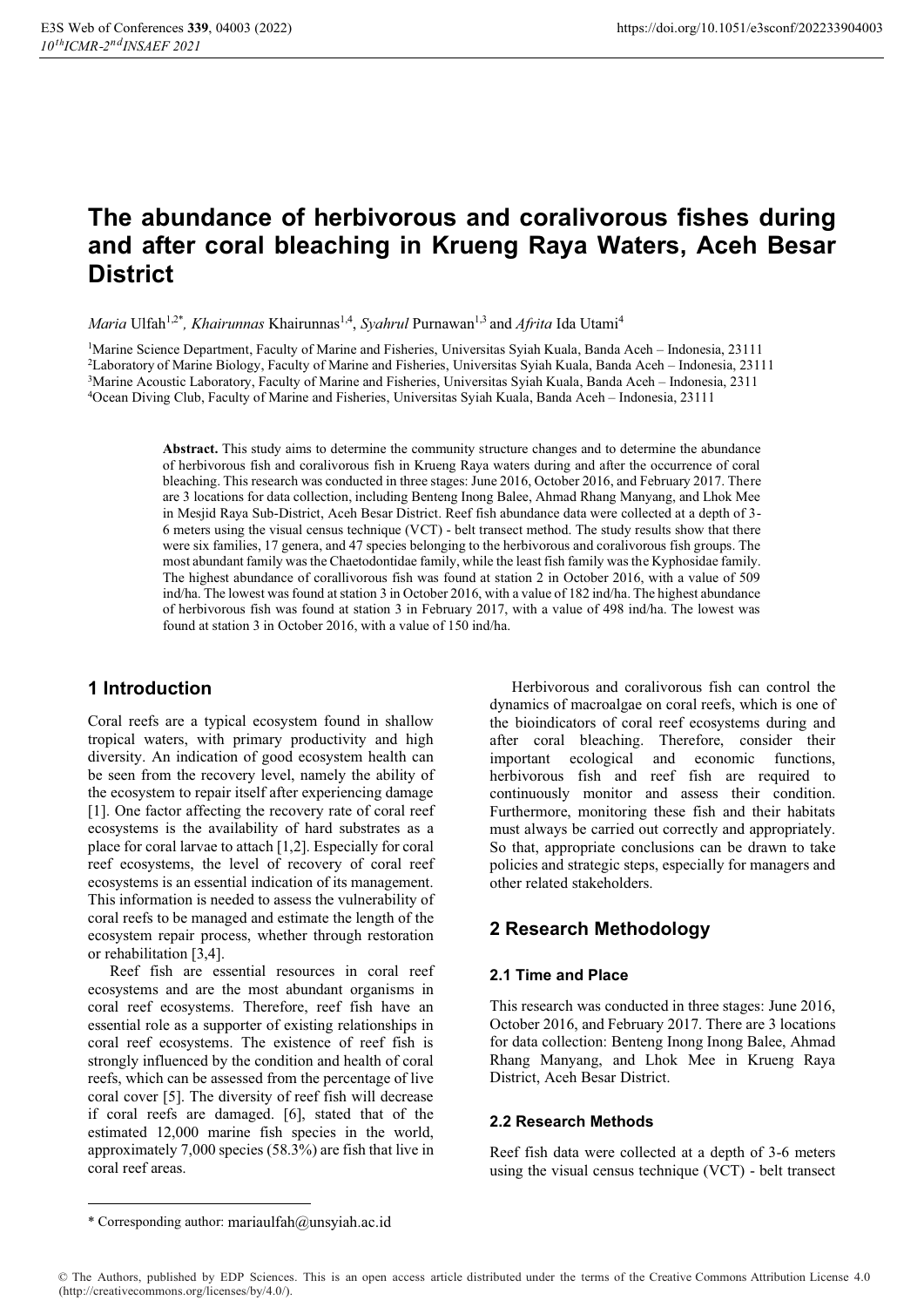[7]. The observation area is 2.5 meters on the right and left along the transect for fish with a size above 10 cm, and 1 meter on the right and left along the transect for fish with a size below 10 cm. Identification of reef fish refers to the Reef Fish Identification Guide Book [5].



**Fig. 1**. Map of research location.

### **3 Results and Discussion**

Based on the results of research that have been carried out, there are six families, 17 genera, and 47 species found to belong to the herbivorous and coralivorous fish groups (Appendix 1). The most commonly found family is the Chaetodontidae family, a family of the corallivorous fish group. Meanwhile, the fish family that was the least found was the Kyphosidae family, a herbivorous fish family. Only one family of fish was included in the corallivore category, namely Chaetodontidae. While five families of fish belonging to the herbivorous category were found, namely Acanthuridae Kyphosidae, Pomacanthidae, Scaridae, and Siganidae (Table 1).



**Fig. 2.** The abundance of Coralivorous and Herbivorous Fish in Mesjid Raya Sub-District

 The abundance value of fish shown in Table 1 shows that there are only two families of fish that are always found at each station and time of observation. The fish are from the Acanthuridae and Chaetodontidae families. The highest average fish abundance value came from the Chaetodontidae family, with 292 ind/ha

values. In contrast, the lowest average fish abundance value came from the Kyphosidae family, which was 41 ind/ha. Other fish families also have different values, such as families Acanthuridae and Pomacentridae with values of 282 ind/ha and 270 ind/ha, while Scaridae and Siganidae only have an abundance of 89 ind/ha and 73 ind/ha, respectively. According to Madduppa [8], based on its role, fish from the family Acanthuridae are major fish whose habitat is in coral reef ecosystems and has schooling characteristics.

#### **3.1 The abundance of Herbivorous and Coralivorous Fish**

You are free to use colour illustrations for the online version of the proceedings but any print version will be printed in black and white unless special arrangements have been made with the conference organiser. Please check whether or not this is the case. If the print version will be black and white only, you should check your figure captions carefully and remove any reference to colour in the illustration and text. In addition, some colour figures will degrade or suffer loss of information when converted to black and white, and this should be taken into account when preparing them.

 The abundance of corallivorous and herbivorous showed a fairly varied value at each research location. The abundance of corallivorous fish species was most abundantly found at station 2 in October 2016, reaching 509 ind/ha. In contrast, the lowest abundance was found at station 3 in October 2016 with 182 ind/ha. The high abundance of corallivorous fish indicates that the condition of coral reefs at station 2 is quite good, around 50% - 74.9% [10]. While at Station 3, the condition of coral reefs is in the moderate category, which is around 25% - 49.9%. This condition shows that coral reefs have a very close relationship with biota and have an important role in their lives [11].

In addition, there was a natural phenomenon, namely the warming of sea surface temperatures in June which caused mass coral bleaching in several locations in the Aceh Besar area, including the research site [12]. Allen [13] stated that when environmental changes threaten coral reef ecosystems, fish with high mobility will tend to move to look for coral reef locations that are still good. At the same time, coral reefs cannot avoid threats that originate from coral reef's environmental changes.

The abundance of herbivorous fish had different numbers at each station, where the highest average number of fish was found at station 3 in February 2017 with a value of 498 ind/ha. In contrast, the lowest value was found at station 3, with an average abundance of herbivorous fish of 100 ind/ha. In general, it can be seen that the herbivorous fish abundance graph has the same model as the coralivorous fish abundance graph but has a different value. This condition indicates that the presence of herbivorous and corallivorous fish are related to each other. This is following the functional group where the number of individuals, types, and sizes of herbivorous fish play a crucial role in coral reef resilience, which functions as a controller of algae growth. The same is true for fish of the Coralivorous